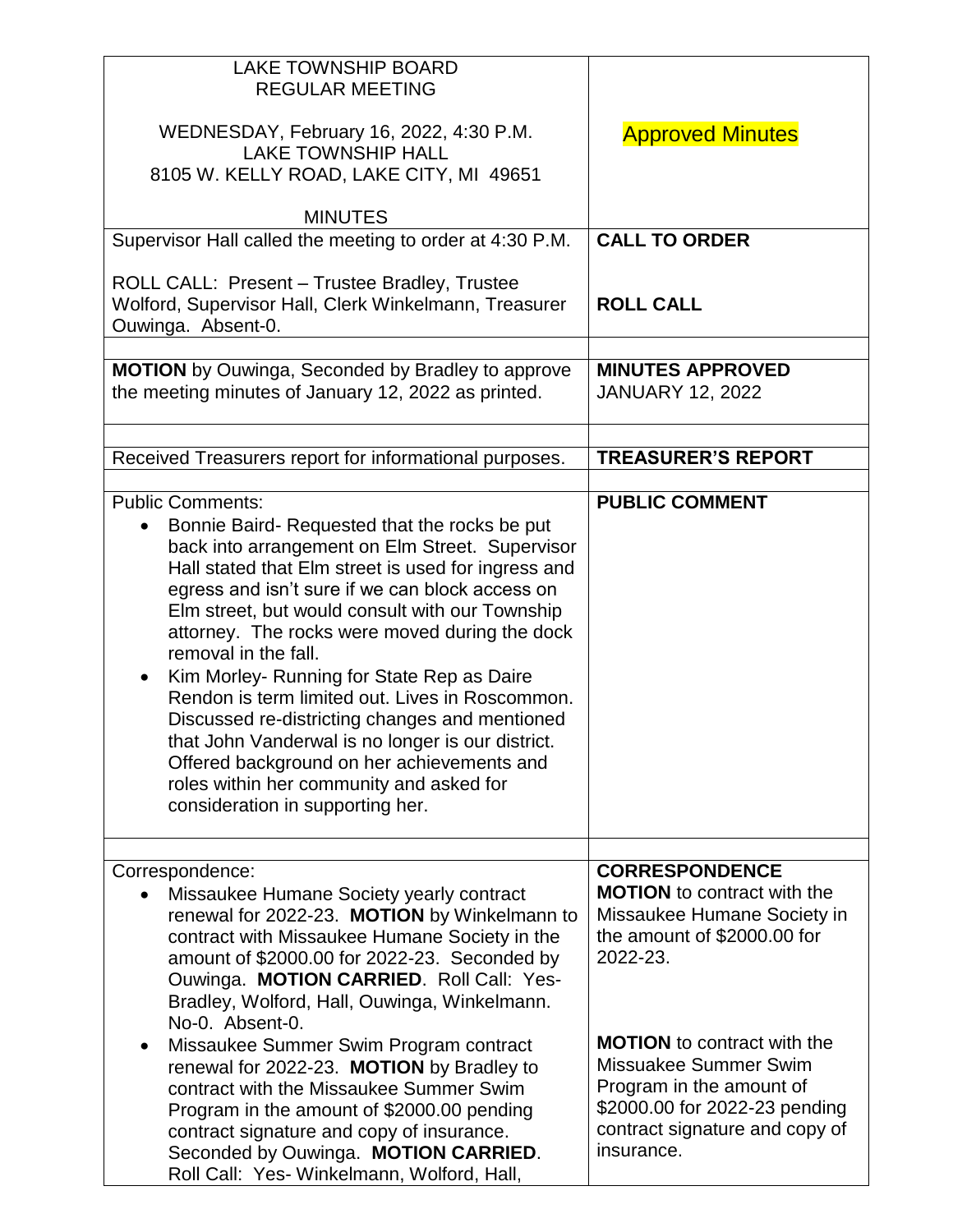| Ouwinga, Bradley. No-0. Absent-0                         |                                   |
|----------------------------------------------------------|-----------------------------------|
|                                                          |                                   |
|                                                          |                                   |
|                                                          |                                   |
| <b>Committee Reports:</b>                                | <b>COMMITTEE REPORTS</b>          |
|                                                          | <b>Fire</b>                       |
| <b>FIRE</b> Josh Fairbrother working on the              |                                   |
| implementation of new computer software and              |                                   |
| programming. Waiting to hear status on fire grant        |                                   |
| that we applied for between us and McBain -              |                                   |
| approximately \$160,000.00 to cover new radios,          |                                   |
| extrication gear, handhelds and trucks. Carol            |                                   |
| Bradley is the new Secretary for the Fire Board,         |                                   |
| Lori resigned in December.                               |                                   |
| <b>ROADS</b> still waiting to hear back from Reith Riley | <b>Roads</b>                      |
| on a bid for the Lakeview Drive subdivision.             |                                   |
| Supervisor Hall stated that this is our only plan for    |                                   |
| roads this year. The rest of the Township roads          |                                   |
| are in pretty good shape. We have been                   |                                   |
| spending \$100,000.00 - \$200,000.00 per year on         |                                   |
| road maintenance.                                        |                                   |
| <b>SEWER</b> Bradley reported that they are working      | <b>Sewer</b>                      |
| on the budget for 2022-23, will be discussed             |                                   |
| further at Budget, Hearing and Settlement                |                                   |
| meeting. Sewer budget presented to Lake                  |                                   |
| Township board for review. Friends Ministry has          |                                   |
| a piece of property behind the old Carters               |                                   |
| building on Morey rd. They requested an                  |                                   |
| estimate from AI on how much it would cost to            |                                   |
|                                                          |                                   |
| connect to the sewer in reference to building two        |                                   |
| homes. Gentleman on Sapphire that has two                |                                   |
| cottages and wants a unit across the road.               |                                   |
| Fibertech prices are going up 5%. Door hangers           |                                   |
| for resident notification of services will be done by    |                                   |
| May. Cost of living raise for sanitary drain users?      | <b>TABLED</b> sewer rate increase |
| Engineers recommended 20% increase each                  |                                   |
| year. Recommendation of a 5% increase was                |                                   |
| suggested. Sewer rate increase- TABLED.                  |                                   |
|                                                          |                                   |
| <b>Unfinished Business:</b>                              | <b>UNFINISHED BUSINESS</b>        |
| Blight Lotan Rd & Jennings Rd- Supervisor Hall           |                                   |
| talked to twp attorney again today. Court hearing        |                                   |
| on March 17, 2022 regarding blight at both               |                                   |
| residents. Jennings rd property has been working         |                                   |
| on cleaning up their property. Lotan road                |                                   |
| residence has not worked on cleaning up their            |                                   |
| property. Forest, Enterprise and Reader                  |                                   |
| townships are following our processes for their          |                                   |
|                                                          |                                   |
| use.                                                     |                                   |
| City Strategic Plan Update- Supervisor Hall              |                                   |
| notified the board of the recent meeting that took       |                                   |
| place and concerns that were discussed amongst           |                                   |
| a survey that was provided. Clerk Winklemann             |                                   |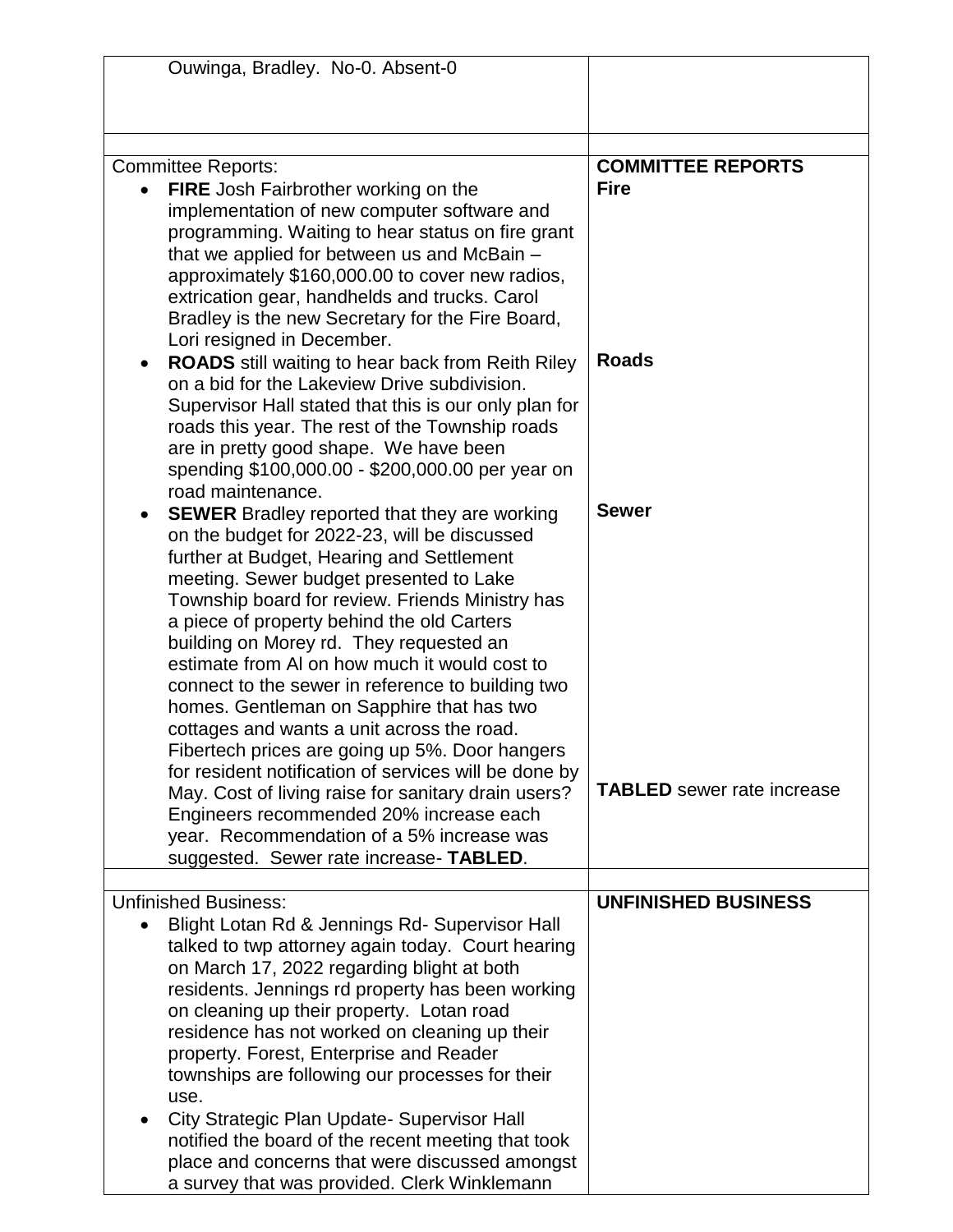| provided the results of the survey to the board.<br>The health of the lake was important, increasing<br>size of community was discussed. Lake<br>Township's Rec Plan will work in line with<br>strategic plan in hopes to help get grants.                                                                                                                                                                                                                                                                                                                                                                                                                                                                                                                                                                                                                                                                                                                                                                                                                                                                                                                                                                                                                                                                                                                                                                                                                                                                                                                                                                                                                                                                                                                                                                                               |                                                                                                                                                                                                                                      |
|------------------------------------------------------------------------------------------------------------------------------------------------------------------------------------------------------------------------------------------------------------------------------------------------------------------------------------------------------------------------------------------------------------------------------------------------------------------------------------------------------------------------------------------------------------------------------------------------------------------------------------------------------------------------------------------------------------------------------------------------------------------------------------------------------------------------------------------------------------------------------------------------------------------------------------------------------------------------------------------------------------------------------------------------------------------------------------------------------------------------------------------------------------------------------------------------------------------------------------------------------------------------------------------------------------------------------------------------------------------------------------------------------------------------------------------------------------------------------------------------------------------------------------------------------------------------------------------------------------------------------------------------------------------------------------------------------------------------------------------------------------------------------------------------------------------------------------------|--------------------------------------------------------------------------------------------------------------------------------------------------------------------------------------------------------------------------------------|
| <b>New Business:</b>                                                                                                                                                                                                                                                                                                                                                                                                                                                                                                                                                                                                                                                                                                                                                                                                                                                                                                                                                                                                                                                                                                                                                                                                                                                                                                                                                                                                                                                                                                                                                                                                                                                                                                                                                                                                                     |                                                                                                                                                                                                                                      |
| Josh Fairbrother reported that the technology<br>system that Lake Township contracted with the<br>LC Community Center for was being used at<br>Camp Rotary, everything was a success.<br>Video Conferencing System quotes presented to<br>$\bullet$<br>the board. TABLED.<br>Senior Center- Supervisor Hall presented the<br>board with plans for needed repairs to the Senior<br>Center with use of ARPA funds. Mark Pressell<br>drew up plans for improvements. Supervisor Hall<br>plans to attend the County Commissioner<br>meeting to present the Senior Center plans in<br>hopes of having them match half the cost of the<br>project. The City of Lake City has verbally<br>committed to helping with a smaller cost item, as<br>they didn't receive a lot in ARPA funds. A Senior<br>Center representative thinks that the re-vamp<br>would drive more members to support the center.<br>Estimated cost of project is approximately<br>\$120,000.00. MOTION by Ouwinga to contract<br>with the Lake City Senior Center in the amount of<br>\$122,000.00 for the Senior Center building<br>project, in hopes to receive half of funds from<br>Missaukee County. Lake Township will give half<br>down in the amount of \$61,000.00 to start the<br>project. Seconded by Bradley. MOTION<br><b>CARRIED.</b> Roll Call: Yes- Hall, Wolford,<br>Winkelmann, Bradley, Ouwinga. No-0. Absent-<br>0.<br>Flood Plain Study- DEQ meeting to be schedule<br>at Lake Township Hall to go over results of the<br>post Muskegon watershed flood risk review<br>updates of hydrologic and hydraulic analysis for<br>numerous flooding sources. Maps presented to<br>the board by Clerk Winkelmann of Lake<br>Missaukee's areas of concern.<br>MIHAF Program- Clerk Winkelmann presented<br>$\bullet$<br>information to the board from Lori Cox, | <b>TABLED</b> video conferencing<br>system for Lake Township Hall.<br><b>MOTION</b> to contract with the<br>Lake City Senior Center in the<br>amount of \$122,000.00 in<br>hopes of Missaukee County to<br>contribute half the cost. |
| Missaukee Treasurer regarding a State of                                                                                                                                                                                                                                                                                                                                                                                                                                                                                                                                                                                                                                                                                                                                                                                                                                                                                                                                                                                                                                                                                                                                                                                                                                                                                                                                                                                                                                                                                                                                                                                                                                                                                                                                                                                                 |                                                                                                                                                                                                                                      |
| Michigan funded program to assist taxpayers who                                                                                                                                                                                                                                                                                                                                                                                                                                                                                                                                                                                                                                                                                                                                                                                                                                                                                                                                                                                                                                                                                                                                                                                                                                                                                                                                                                                                                                                                                                                                                                                                                                                                                                                                                                                          |                                                                                                                                                                                                                                      |
| are behind in property taxes, mortgage                                                                                                                                                                                                                                                                                                                                                                                                                                                                                                                                                                                                                                                                                                                                                                                                                                                                                                                                                                                                                                                                                                                                                                                                                                                                                                                                                                                                                                                                                                                                                                                                                                                                                                                                                                                                   |                                                                                                                                                                                                                                      |
| payments, utilities and more. For more                                                                                                                                                                                                                                                                                                                                                                                                                                                                                                                                                                                                                                                                                                                                                                                                                                                                                                                                                                                                                                                                                                                                                                                                                                                                                                                                                                                                                                                                                                                                                                                                                                                                                                                                                                                                   |                                                                                                                                                                                                                                      |
| information: www.michigan.gov/mihaf.                                                                                                                                                                                                                                                                                                                                                                                                                                                                                                                                                                                                                                                                                                                                                                                                                                                                                                                                                                                                                                                                                                                                                                                                                                                                                                                                                                                                                                                                                                                                                                                                                                                                                                                                                                                                     |                                                                                                                                                                                                                                      |
| Bradley made a <b>MOTION</b> to approve the sewer bills as<br>printed. Seconded by Ouwinga. MOTION CARRIED.                                                                                                                                                                                                                                                                                                                                                                                                                                                                                                                                                                                                                                                                                                                                                                                                                                                                                                                                                                                                                                                                                                                                                                                                                                                                                                                                                                                                                                                                                                                                                                                                                                                                                                                              | <b>MOTION</b> to pay sewer bills as<br>printed.                                                                                                                                                                                      |
| Roll Call: Yes- Winkelmann, Hall, Wolford, Bradley,                                                                                                                                                                                                                                                                                                                                                                                                                                                                                                                                                                                                                                                                                                                                                                                                                                                                                                                                                                                                                                                                                                                                                                                                                                                                                                                                                                                                                                                                                                                                                                                                                                                                                                                                                                                      |                                                                                                                                                                                                                                      |